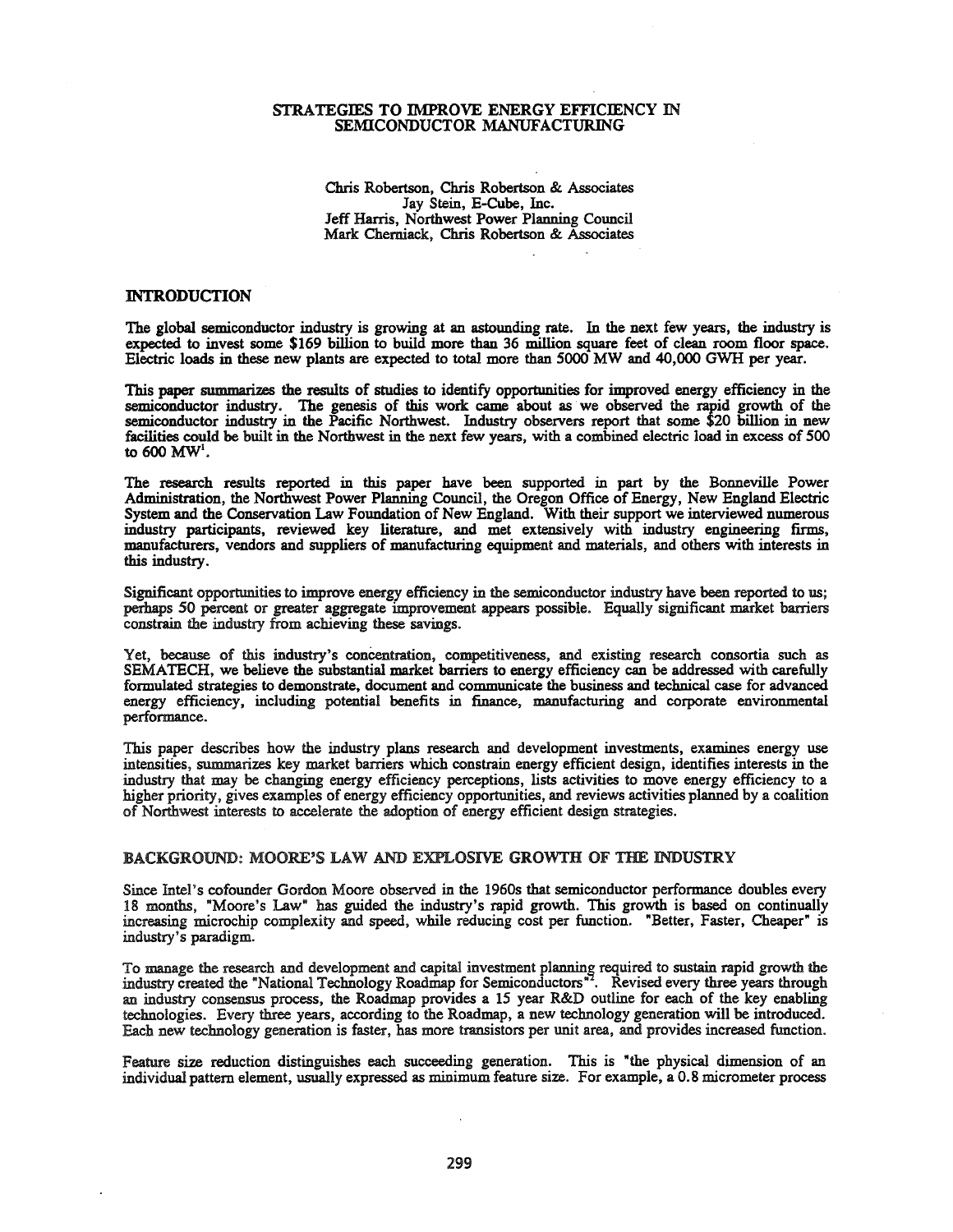has a minimum gate dimension of 0.8 micrometers (micron, or  $10^{-6}$  meters).<sup>43</sup> Currently the industry is building leading edge chips at .35 micron. Companies are beginning to announce production capability at .18 micron.

Smaller feature sizes require cleaner manufacturing facilities, to minimize airborne particles which can contaminate the chip surface and cause it to fail. Each defective chip reduces production process yield, and yield is a key metric which the industry tries to maximize.

As feature sizes shrink and cleanliness standards tighten, the fabrication facilities ("fabs") in which chips are manufactured have become more expensive. Their energy loads are also expected to increase, due in part to the larger volumes of air which must be filtered.

New technology generations also require production equipment, or "tools" in the industry vernacular, which can produce the feature size required. Most critical to this are the functions that create the patterns on the surface of the chip. As each feature size generation comes into commercial production, the industry continues to design next generation tool sets and fabs required to produce even finer and finer features.

Thus, the industry is continually inventing the next tool and process, and designing and building the next generation fabs to produce the latest product. Even as new plants for next generation products are built, the industry's older facilities continue to produce chips for functions in which the latest design is not required. Older fabs are retooled in some cases to update their production capability.

Because of the huge costs associated with building a new fab, capital equipment life extension is important in the industry. New chip fabrication plants can be expected to be in use for twenty years or more. The production tools may remain useful for seven to ten or more years, with some tools which are not feature size constrained having quite long useful lives.

Gordon Moore, now Chairman Emeritus of Intel, recently speculated that Moore's Law would continue for at least another twenty years, though the time between feature size generations may stretch out to four years·. Thus, even larger manufacturing energy loads are likely as demand for new chips increases, new generations of technology are developed every three to four years, and new clean room and production capacity is added to the existing industry base.

## SEMICONDUCTOR INDUSTRY ENERGY USE AND GROWTH PROJECTIONS

In the period 1995 through the first half of 1996 the semiconductor industry announced plans to invest some \$169 billion in new clean room floor space<sup>5</sup>. The expected U.S. share of these industry investment plans is some \$56 billion to add 12.2 million square feet. To put these expected investments into context, the 1994 existing U.S. base of semiconductor clean room capacity was about 5.1 million square feet<sup>6</sup>.

| Table 1. | U.S. Semiconductor Industry Fabrication Plants |  |
|----------|------------------------------------------------|--|
|          | Current and Projected Electric Load Summary.   |  |

| Metrics                          | Installed                        | <b>SEMATECH</b>   | 1Q95 - 2Q96   |
|----------------------------------|----------------------------------|-------------------|---------------|
|                                  | Fab Capacity                     | <b>Benchmarks</b> | Announced     |
|                                  | 1994 ( $N = 281$ )               | 1996 (N=3)        | Fabs $(N=86)$ |
| Clean Room Space, 1000 Sq. Ft.   | $5,155^7$<br>\$406 <sup>10</sup> | $513^8$           | $12,118^9$    |
| Annual Electric Cost, \$ Million |                                  | \$27.8            | \$657         |
| Gigawatt Hours per Year          | 7.469                            | 557               | 13,150        |
| <b>Megawatts</b>                 | 947                              | 71                | 1,668         |
| EUI - kWh per Square Foot/Year   | 1,449                            | 1,085             |               |
| EUI - Watts per Square Foot      | 184                              | 138               |               |

In Table 1 we present calculated energy use intensity data from two sources. Installed U.S. fab clean room space in 1994 was related to 1994 semiconductor energy consumption figures from the U.S. Department of Commerce. This data yielded EUI values of 1,449 kWh per square foot per year and 184 watts per square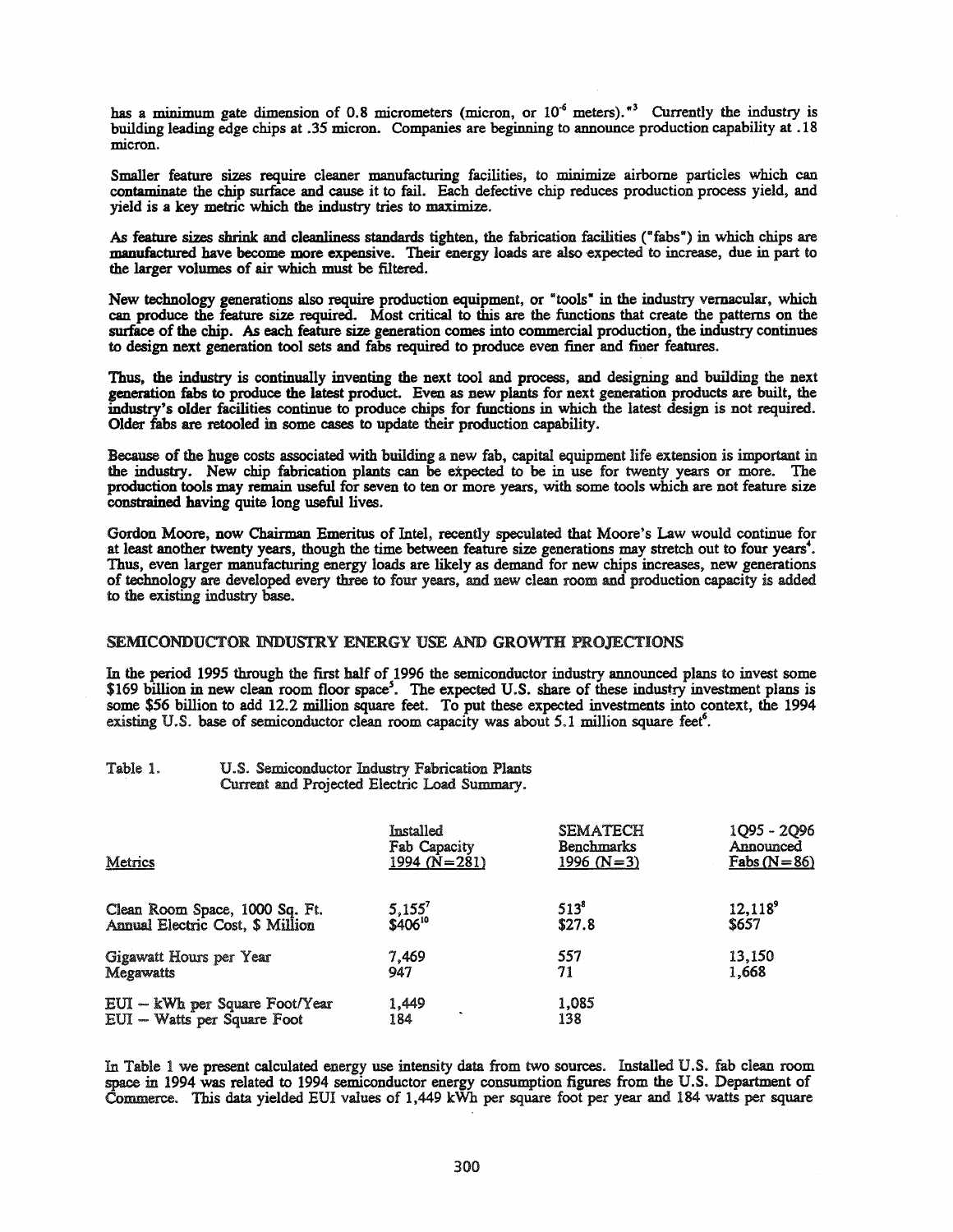foot. In the second source, a 1996 SEMATECH survey of facility costs in three fabs yielded 1,085 kWh per square foot and 138 watts per square foot.

We do not know the specific reasons that the EUI data are different. The SEMATECH data is a small sample that may be unrepresentative, and it is worth noting that the 1994 Fab Capacity EUIs are derived from two different data sets, which may introduce some error. Given these limitations, the similarities between the two calculated EUIs are striking. These data illustrate the magnitudes of industry energy intensity.

New semiconductor fabs exhibit large electrical demands at high load factors. For example, five new fabs valued at \$6.1 billion have total connected electric loads of 201 MW, averaging 33 MW per \$1 billion invested". While not a scientific sample, we believe these five fabs illustrate the general trends and scale of new electric loads. In load growth calculations below this projected electrical load growth was rounded to 30 MW per \$1 billion investment. Discussions with fab engineering firms and industry analysts suggest electric load factors in these facilities will be about 90 percent<sup>12</sup>.

Table 2 shows the planned construction schedule at the time of announcement for both U.S. and Rest ofWorld for facilities announced between January 1, 1995 ("1095") and June 30, 1996 ("2096"). We expect that semiconductor industry electrical demand will increase significantly as new fab capacity is built. As Table 2 illustrates, for fabs announced 1095 - 2096 the projected global increase will likely be over 5000 megawatts. With a typical 90 percent load factor this increase in fab capacity will result in increased electricity sales of some 40,000 gigawatt hours per year. The construction schedule for these plants has tended to slip, however, due to weak semiconductor market conditions in 1996. Updated schedule information is not yet available.

#### Table 2. Projected Construction Investment and Electric Load Growth for Fabs Announced 1095 - 2096, U.S. and Rest of World.

|                                              | Investment<br>Value (\$B) |                               |                               | Annual MW<br>Load Growth                |                                             | Cumulative<br>MW Load Growth                 |                                                  | <b>Annual GWH</b>                                  |  |
|----------------------------------------------|---------------------------|-------------------------------|-------------------------------|-----------------------------------------|---------------------------------------------|----------------------------------------------|--------------------------------------------------|----------------------------------------------------|--|
|                                              | <u>U.S.</u>               | <b>RoW</b>                    | <u>U.S.</u>                   | <b>RoW</b>                              | <u>U.S.</u>                                 | <b>RoW</b>                                   | <u>U.S.</u>                                      | <b>RoW</b>                                         |  |
| 1994                                         |                           |                               |                               |                                         | 947                                         | 2153                                         | 7469                                             | 16975                                              |  |
| 1995<br>1996<br>1997<br>1998<br>1999<br>2000 | 7<br>28<br>17<br>2<br>1   | 8<br>20<br>48<br>26<br>6<br>4 | 199<br>838<br>527<br>75<br>28 | 245<br>611<br>1437<br>782<br>185<br>132 | 949<br>1147<br>1985<br>2512<br>2587<br>2615 | 2398<br>3009<br>4447<br>5228<br>5413<br>5545 | 7478<br>9044<br>15652<br>19807<br>20398<br>20619 | 18906<br>23726<br>35058<br>41220<br>42674<br>43716 |  |
| Total                                        | \$56                      | \$113                         | 1668                          | 3392                                    |                                             |                                              |                                                  |                                                    |  |
| U.S. plus RoW                                |                           | \$169 Billion                 |                               | 5,060 MW                                |                                             |                                              |                                                  |                                                    |  |

Even though we are using relatively crude calculations of electric demand, and the actual construction schedules tend to slip, the projected growth of the industry assures that loads will increase dramatically.

### BARRIERS TO INDUSTRY INTEREST IN ENERGY EFFICIENCY

In the past, energy efficiency has not been a high priority area for management concern since energy costs were typically about one or two percent of total production costs, including capitalized land, buildings and equipment. This, combined with the industry's schedule-driven, risk averse and fragmented facility design process has led to plants and production tools which present significant energy efficiency opportunities.

The semiconductor industry faces extreme time pressures to get new products to market. New billion dollar plus fabs are designed and built in 12 - 18 months. Design time is squeezed and the design process is fragmented, precluding whole systems design integration. As an example of how a fragmented design process affects a construction project, consider the effect on the mechanical and electrical designs produced by separate teams each with its own capital budget and under intense pressure to complete work on time. Designers in this situation report there are few opportunities for iterations between the two groups to optimize project capital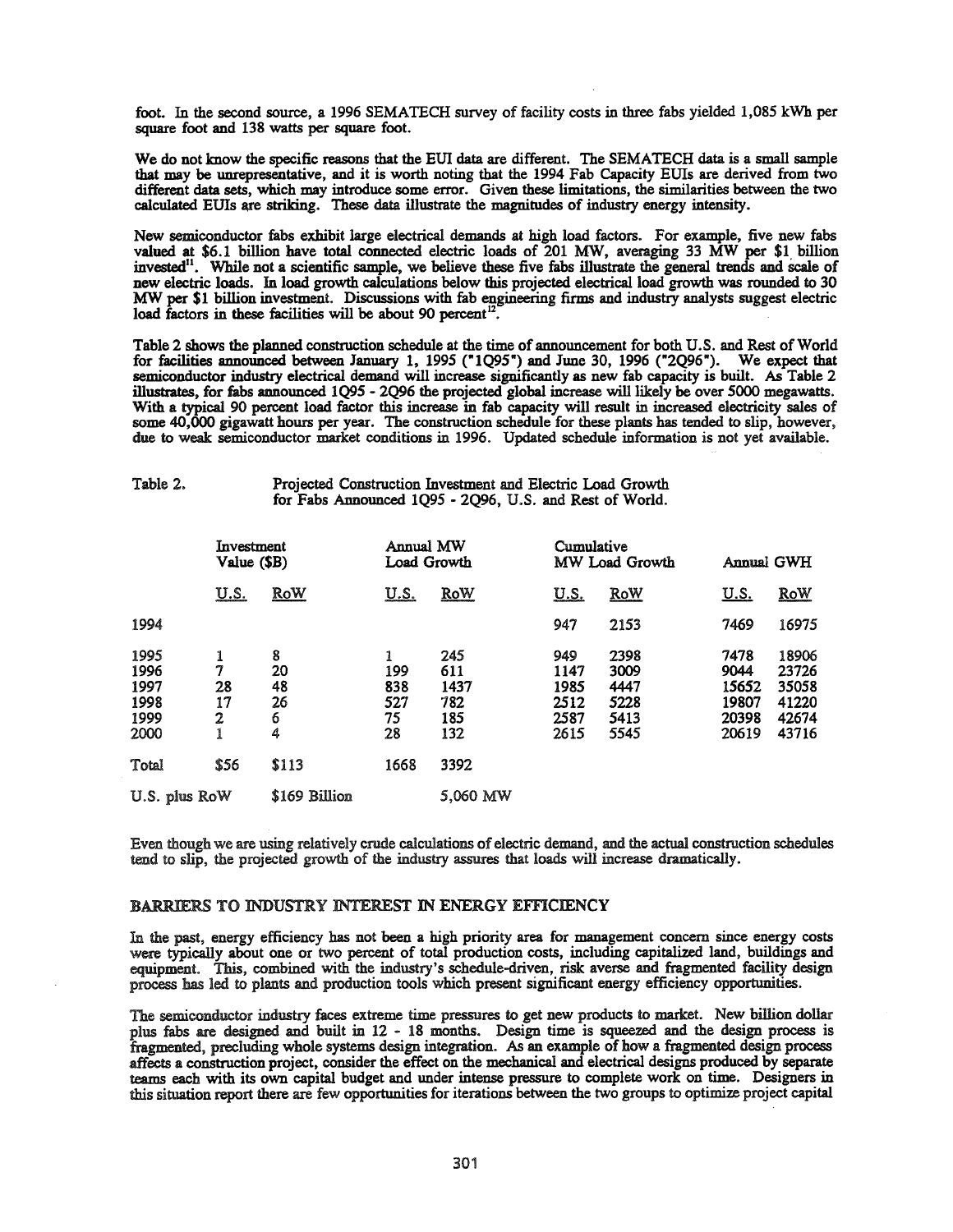costs. Such a fragmented design team is unable to capture for the client the potential capital cost savings in electrical systems which could accrue from a more efficient mechanical system<sup>13</sup>.

The risks of design changes are often perceived to be unacceptable. In many companies a bias exists to "copy exactly" the previous plant, thus assuring acquisition of a design that is known to be profitable, and minimizing the perceived risk of design changes. Reliability is a major driver. Conservative, proven design approaches are relied upon to assure owners that their investments will work as well as a previous plant.

Other barriers to energy efficient design include obsolete standard design rules-of-thumb based on out-of-date technologies, architect's design aesthetics versus the needs for good mechanical design layout, lack of awareness of high efficiency design and the benefits that it may create, and lack of benchmarking for energy  $costs^{14}$ .

## CHANGING INDUSTRY ATTITUDES TO ENERGY EFFICIENCY

It is our observation that industry is beginning to take a greater interest in energy efficiency. Our interviews suggest several reasons for this change, including economics, increasing process energy intensity, increasing pressure to improve productivity, increasing expectations that international standards might affect the price and or availability of energy resources, and increasing emphasis on corporate environmental performance.

## **Economics**

Electricity costs in new factories are often the single largest operating cost, exceeding even salaries and benefits (operating costs exclude capitalized land, buildings and equipment). Electricity bills of \$1 - \$2 million per month are common. Considering the industry plans to invest \$169 billion in new plants, they are committing almost another \$30 billion in present value electricity costs or almost 18 percent of total capital investment. As competition in the industry tightens margins, these numbers are becoming obvious targets for management attention. Equally important, the industry shares a common concern about raising the capital investment required for new plants to manufacture the next generations of technology. Trimming operating costs could provide several billion dollars to help fund next generation plants.

## Increasing process energy intensity

Two trends, smaller feature sizes and increased chip complexity, are driving increases in process energy intensity. Smaller feature sizes require cleaner and cleaner manufacturing environments, increasing the energy used for air movement and filtering. Increased complexity requires more layers on each chip, hence more process steps and more direct manufacturing energy per chip.

## **Productivity**

The industry is looking for new ways to improve productivity. The 1994 National Technology Roadmap notes that the historical methods of making productivity gains are no longer as effective and that the industry needs new approaches if it is to continue reducing costs at a 30 percent per-year per-function clip.<sup>1</sup>

### International standards may affect energy price or use

Negotiations to implement the United Nations Framework Convention on Climate Change initiated at the Earth Summit in Rio could have an effect on industrial energy use and prices. The Framework Convention was ratified by more than 100 nations including the U.S. It requires that ratifiers stabilize atmospheric concentrations of greenhouse gasses, but with no specific target levels or timetables. The Berlin Mandate, adopted in 1995 at a conference of the parties to the Framework Convention, requires countries to negotiate binding protocols by 1997 and negotiations are currently underway.

The United Nations Environment Program Insurance Industry Initiative, with signatories including 62 major global property casualty insurance and reinsurance companies from Europe, Africa, Asia, North America and Australia wrote that "Human activity is already affecting climate on a global scale. ... In the case of climate change risks, the most efficient precautionary measure is a substantial reduction of greenhouse gas emissions with respect to a 'business as usual' scenario of greenhouse gas emissions."<sup>16</sup>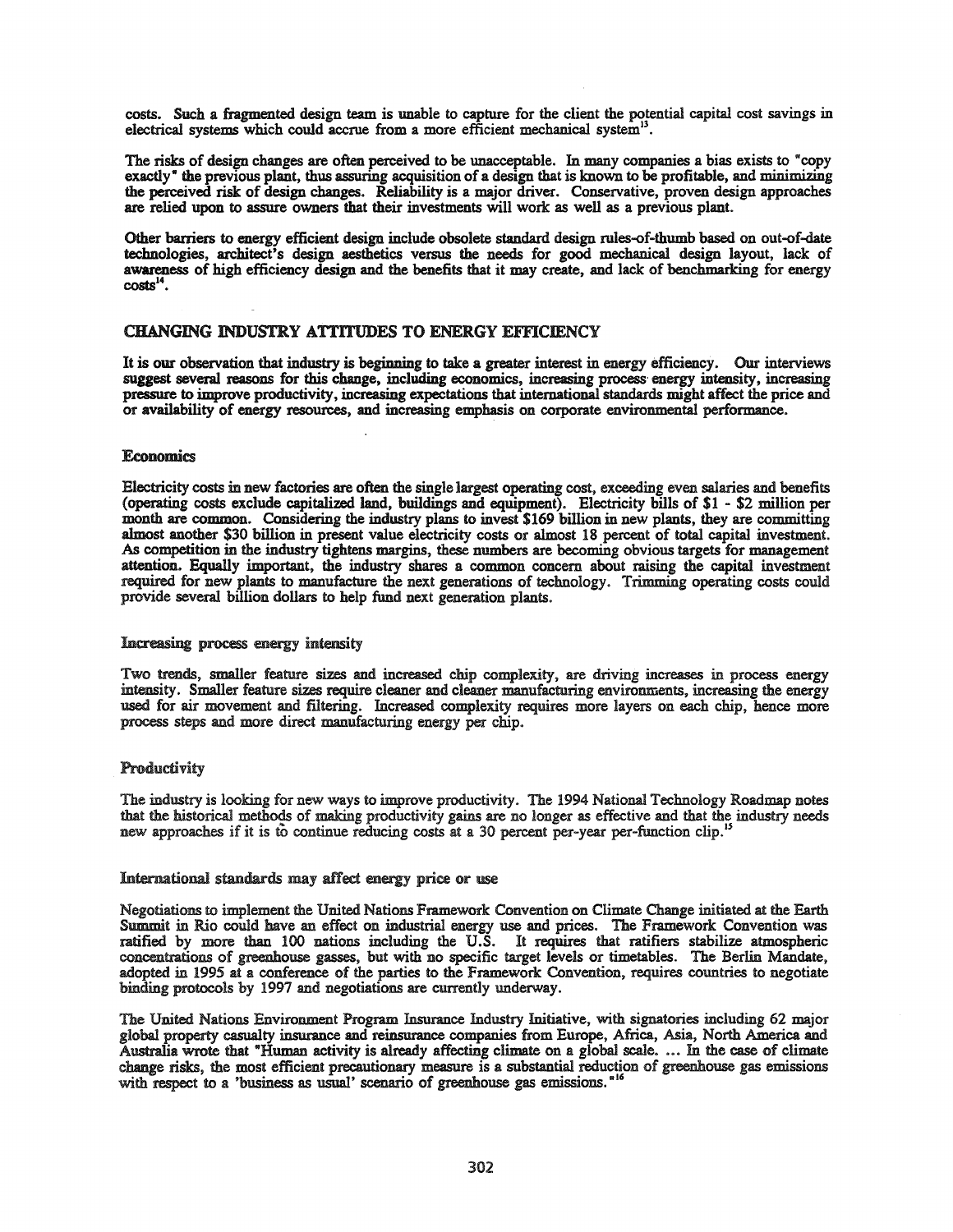Climate change policy impacts are already being felt by the semiconductor industry as it works to reduce emissions of perfluoro compounds ("PFC") which are highly potent global warming agents. Regulation of carbon dioxide emissions from energy use is a relatively short step from the industry's PFC experience.

The effects of climate change policy on energy prices or regulation may vary in different areas of the world, perhaps affecting the relative economics of a firm's plants. For those companies active in several areas of the world the presence of a more stringent standard in one area may influence adoption of that standard by the firm in all it's global locations. This has already occurred in other industries and other contexts.<sup>17</sup>

## Corporate environmental performance

Some firms recognize the strategic benefits of energy efficiency as part of their corporate positioning on environmental issues. According to Fabio Borri, the Director of Corporate Environment Strategy for SGS-THOMSON Microelectronics, "We consider that environmental performance is a basic ingredient for product quality and company reputation; the business benefit is that managing for natural resource efficiency and clean processes is one of the greatest engines of productivity improvement.<sup>"12</sup>

## INDUSTRY INITIATIVES TO INCREASE PRIORITY ON ENERGY EffiCIENCY

Responding to these issues, several initiatives are focusing the industry's attention on energy efficiency. Among these are the following.

- The industry research consortium SEMATECH, through its Environment Safety and Health program, initiated in late 1996 an international facility energy audit and benchmarking program.
- SGS-THOMSON Microelectronics has adopted an environmental management and audit scheme with the intention of becoming the greenest chip producer in the world.
- Some semiconductor manufacturers, notably Cypress Semiconductor and Hewlett Packard, have become Climate Wise Partners.
- Several firms in the facility design and construction field are investigating energy efficient design.
- Several semiconductor manufacturers have initiated senior management reviews of the role of energy efficiency and set energy use reduction goals on the order of 4 to 5 percent per year.
- \* A design/build contractor and its client (Supersymmetry Services and Western Digital) won the Association of Energy Engineers "1996 Energy Project of the Year" award for implementing a state of the art energy efficient clean room design in a factory in Kuala Lumpur.
- \* In Portland, Oregon two firms (LSI Logic and Fujitsu) have agreed as a condition of property tax incentives to implement "exemplary" environmental management plans that include energy, water and resource efficiency components.
- In the transition from 200 to 300 millimeter diameter wafer processing the industry has defined design protocols to improve resource efficiency of the next generation of manufacturing tools.

## EXAMPLE OPPORTUNITIES TO IMPROVE ENERGY EFFICIENCY

Several examples are presented below to illustrate technical opportunities. The first involves improvements to the furnaces used to produce single crystal silicon ingots, from which silicon wafers are produced for use by the semiconductor and photovoltaic industries. The second involves design of high efficiency HVAC systems for clean rooms. Several additional examples in semiconductor fabs are briefly summarized.

## Efficiency opportunities in silicon crystal growing furnaces

About half of all U.S. semiconductor-grade crystal and wafer production is located in the Pacific Northwest. The electric resistance-heated "Czochralski" ("Cz") furnaces in these facilities produce, or "grow," singlecrystal silicon ingots. From these ingots thin wafers (700 micron) are made for the semiconductor industry. The photovoltaic industry uses even thinner wafers, now about 350 micron and moving to 200 micron.<sup>19</sup>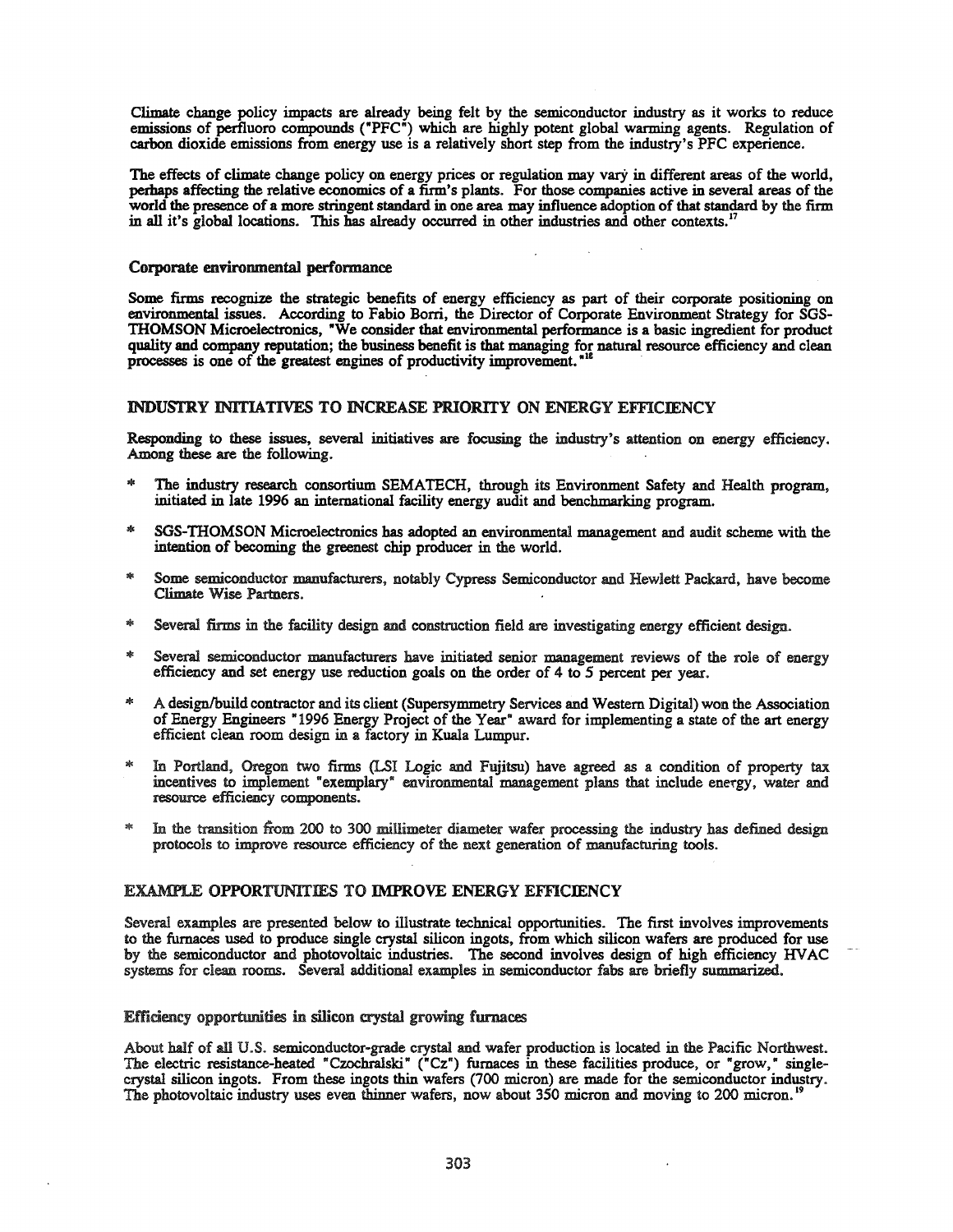For semiconductor-grade ingots and wafers the furnaces typically are operated in a clean room environment, due to purity requirements. Photovoltaic-grade ingots do not require such purity and are operated in a more conventional industrial building.

The semiconductor industry dominant ingot and wafer diameter is now 200 mm (8 inch). The industry is now in transition to 300 mm (12 inch) wafers, with equipment to process these planned to be available in 12 - 18 months. In the photovoltaic industry 150 mm (6 inch) is the dominant diameter.

Depending on the diameter of the ingot to be produced, a furnace may have a nameplate rating of 125 - 250 kW or more. The duty cycle is 24 hours, with power on for 18 hours to melt the silicon and grow the crystal, and power off for 6 hours to accommodate maintenance and reloading. Furnaces we have observed normally **operate** at about *2/3* rated power. A factory with 100 furnaces with nominal 250 kW rating would produce fumace-only electric loads of 16.5 megawatts and about 104,000 megawatt hours per year.

Siemens Solar Industries, the largest photovoltaic manufacturer in the world, grows silicon ingots in their Vancouver, Washington plant. Growing rapidly, Siemens expects to treble its crystal growing capacity every few years. The PV industry, presently manufacturing about **90** megawatts per year, hopes to ramp up to between 1000 and 5000 MWlYr. Crystal growing is the rate limiting factor in photovoltaic production and as such has attracted management attention to increase productivity.

Siemens' executives have described several improvements to crystal furnaces that are in their R&D plans. Design improvements to the furnace hot zone and argon gas management system, and improved heat transfer from the crystal as it is grown, can be combined, they estimate, to yield impressive results, including·60 - 75 percent reduced energy use, **90** percent reduction in expensive argon gas, and most importantly, perhaps a 33 - 50 percent shorter cycle time for crystal growth.

They write, "For the case of 15% efficient 350 micron thick cells ... efficient conventional Cz crystal growing operations would require between 75 and 100 growers to produce 100 *MW/yr,* depending on the percentage of full term ingots grown.... With the use of improved hot zones, which allow faster pull rates, the number of growers required to produce 100 MW/yr decreases to about 50.<sup>\*20</sup>

Siemens' executives believe these improvements would be applicable to the entire installed base of Cz furnaces used to manufacture ingots for the semiconductor industry. If achieved, this would reduce industry capital requirements, reduce costs for both semiconductor and photovoltaic grade wafers, significantly reduce energy use required for industry growth, and increase the economic viability of photovoltaic power systems.

In the economics of this case, the value of such a huge increase in furnace productivity completely overwhelms the value of the energy savings. One can imagine a fairly rapid technology diffusion if this package of retrofits is proven. Wafer manufacturers will have to adopt this technology for productivity reasons to remain competitive.

Semiconductor fab clean room HVAC systems

HVAC systems represent about 30 percent of the electric load of a typical semiconductor fab. In the industry's conventional design practice, HVAC system performance, including chillers, pumps, fans and cooling towers, can range from 1.2 - *2.0' kWlton* of chiller capacity.

In 1995 and 1996 workshops sponsored by the Northwest Power Planning Council, Lee Eng Lock of Supersymmetry Services (Singapore) presented data on clean room HVAC design performance at 0.6 - 0.7 kW*lton.* He concluded that 70 percent or greater energy efficiency improvements over industry standard practice in tab HVAC systems are achievable at a lower net capital cost than conventional practice.

Benefits of an integrated, high efficiency design approach in new facilities go well beyond reduced capital cost and energy cost savings. Lee reported that facility reliability can be enhanced by reducing wear and tear on components such as filters, fans, pumps and motors.

Examples of component efficiencies for both conventional and high efficiency design practice are presented in the following table. $^{21}$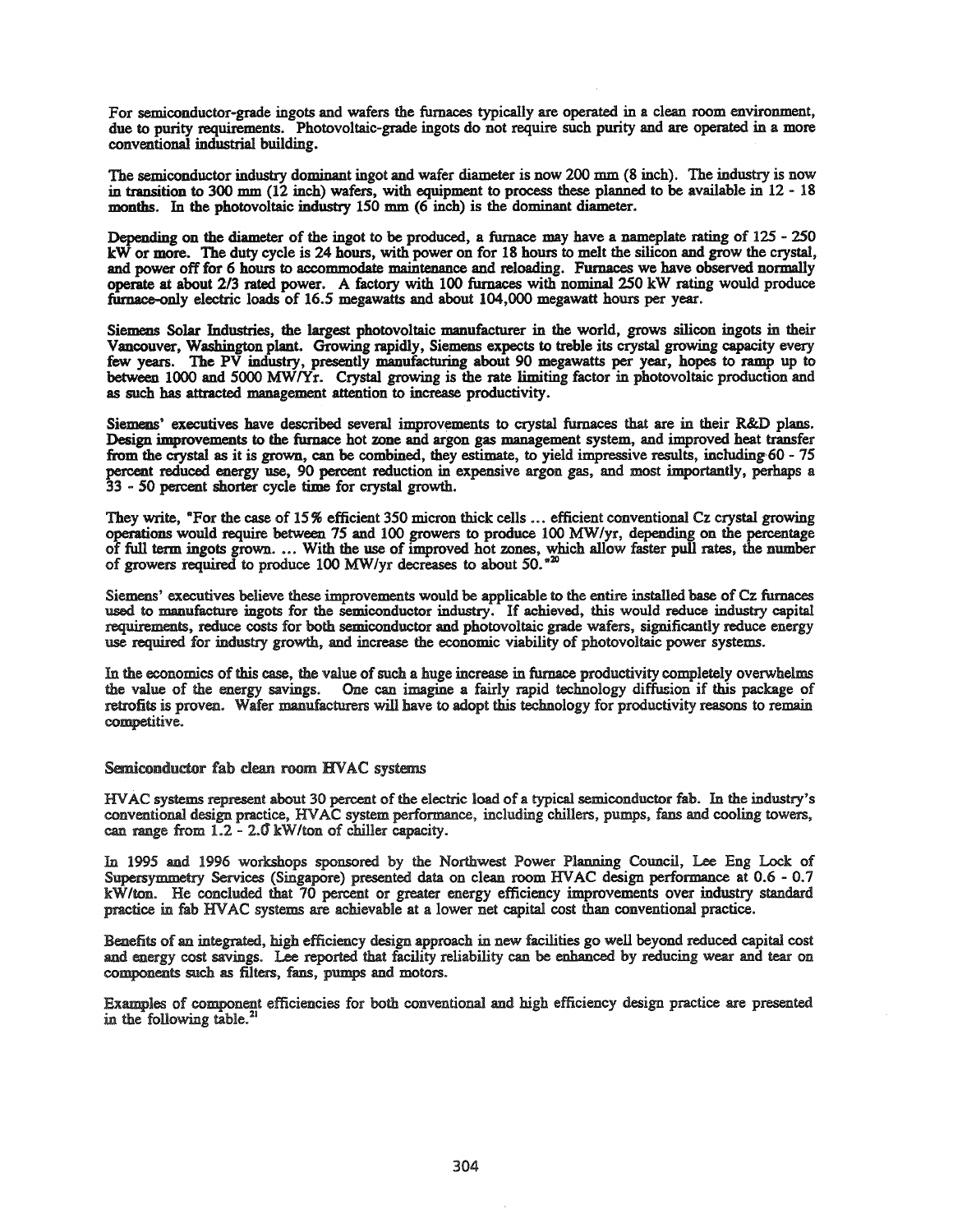Table 3. Clean Room HVAC Design Budget - kW per Ton per Component.

| <b>System Component</b>                             | <b>Typical Design</b> | <b>Efficient Design</b> |
|-----------------------------------------------------|-----------------------|-------------------------|
| <b>Chiller</b>                                      | 0.6                   | 0.5                     |
| Air Handler                                         | 0.6                   | 0.06                    |
| Chilled Water and Condenser<br><b>Water Pumping</b> | 0.3                   | $0.04 -$                |
| <b>Cooling Tower</b>                                | 0.1                   | 0.01                    |
| Total kW/Ton                                        | 1.6                   | 0.61                    |

Of potentially great significance to the industry, though as yet poorly documented, is that highly efficient HVAC systems based on Lee's design strategy may improve performance of filter and frame assemblies, and provide better contamination control. Low Face Velocity ("LFV") coil designs, developed at the University of Adelaide, Australia, are employed in these designs.<sup>22</sup> LFV uses about double the area of a standard coil, and cuts the coil depth in half, permitting face velocities to drop from 400 - 500 feet per minute to the range of 150 - 225 fpm. This greatly reduces system pressures, putting less stress on filters and frames.

Discussions with fab facility managers indicate that many have experience with filter frames that have gradually become bent from the high pressures used in conventional face velocities, resulting in particles leaking around the filters. To our knowledge, the effect of the low face velocity design strategy on long term filter performance, contamination control and production yield has yet to be researched and documented. We believe this is an important area for additional research.

Adequate monitoring and analysis of clean room HVAC system performance is a central strategy necessary to maintain high efficiency operation. Using precise and reliable metering equipment, which can be relied upon for the life of the plant, coupled with sophisticated data visualization software, can permit effective analysis and use of data acquired at even one minute measurement intervals. Since data storage is cheap and getting cheaper, such data can be permanently archived over the life of the central plant and used to verify system performance and diagnose operating conditions.<sup>23</sup>

As noted above, fab energy audit benchmarking activities are now underway in the semiconductor industry. Metering and data visualization protocols such as these can provide the industry with the capability for real time benchmarking. This could be especially useful for a company with multiple fabs in various areas of the world. An internet or intranet environment could be used to allow easy comparisons.

### Additional opportunities

In addition to the HVAC system, a semiconductor fab facility contains production tools and several key support subsystems, including vacuum, exhaust, ultrapure water, process cooling water, compressed air, specialty gas production (e.g. nitrogen, hydrogen), waste treatment, lighting. In our research numerous interviews identified opportunities with very large savings associated with each area. These reported opportunities ranged on the order of SO to 80 percent energy savings. Some, for example light guides, have beneficial productivity effects that can have significantly greater value than associated energy savings. Examples of reported efficiency improvement opportunities in fab tools and systems include:

| Production tools | Estimates of 50 - 70 percent efficiency improvement opportunities were reported<br>in the course of our research. Tool manufacturers have recently begun to<br>consider the value of these potential savings to their customers. |
|------------------|----------------------------------------------------------------------------------------------------------------------------------------------------------------------------------------------------------------------------------|
| Vacuum           | New scroll technology vacuum pumps reportedly reduce electric use 80 percent<br>compared with conventional technology used to produce initial stages of vacuum<br>("rough-in" vacuum) required for certain tools.                |
| Exhaust          | Exhaust levels are reported to be typically six times greater than safety codes.<br>SEMATECH has a technical advisory group investigating exhaust optimization.                                                                  |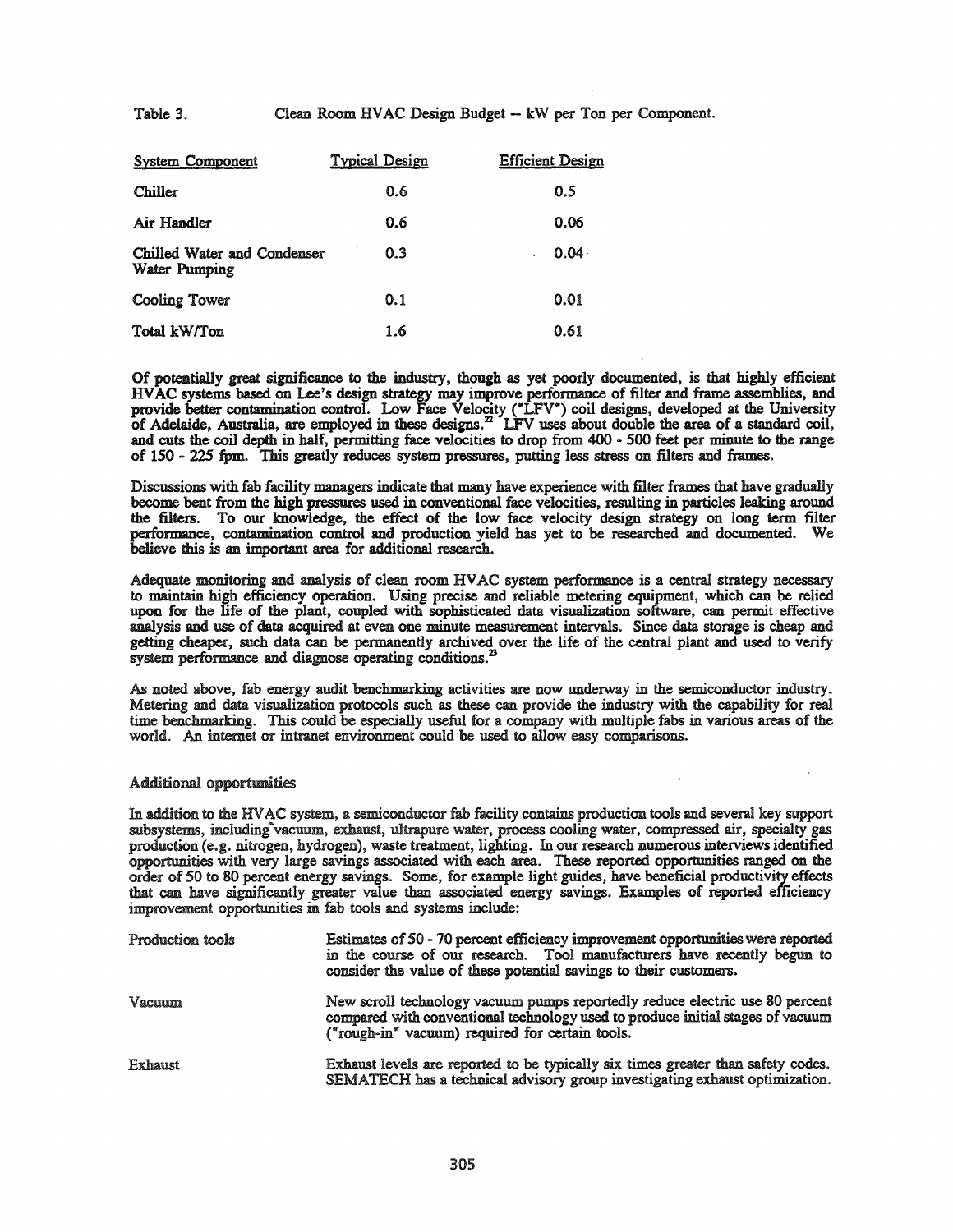| Ultrapure water       | Pressure drops in advanced membranes used for reverse osmosis process may be able<br>to be reduced, perhaps by 2/3, from 600 psi to 200 psi.                                                                                                                                                                                                                                                                                                 |
|-----------------------|----------------------------------------------------------------------------------------------------------------------------------------------------------------------------------------------------------------------------------------------------------------------------------------------------------------------------------------------------------------------------------------------------------------------------------------------|
| Process cooling water | A separate chilled water plant, and/or free cooling with heat exchangers, can more<br>efficiently serve the PCW load, rather than using the HVAC system chillers.                                                                                                                                                                                                                                                                            |
| Lighting              | Light guides with external sources could allow fabs to avoid the practice of<br>overlighting and subsequent group relamping, while reducing particle contamination<br>shed from lamp pin contactors. Group relamping is highly intrusive in a fab clean<br>room environment, requiring expensive interruption of production. Remote light<br>sources can be highly efficient, such as sulphur, other HID lamps, or concentrated<br>daylight. |

## STRATEGIES TO MOVE THE MARKET

The barriers that have slowed implementation of efficiency improvements in the microelectronics industry are substantial. The activities and strategies described below can help to counteract the barriers, improve industry resource efficiency, and help the industry to prosper in several key ways:

- Save money: Capital and operating costs would be reduced.
- Improve performance: Environmental controls and productivity would be improved, while providing continued assurance of reliability.
- Reduce environmental impacts: Emissions at the facility, as well as at the electric utility would be reduced, hence reducing industry exposure to emerging international concerns regarding climate change.
- sk: Improve corporate citizenship: An additional result would be better community relations because of perceived environmental responsibility and reduced demands on local infrastructure.

The strategies listed below are designed to test new technologies and provide defensible data to support the microelectronics industry in overcoming the barriers to efficiency. They will be most successful ifsupported by collaborative efforts of people within the microelectronics industry, as well as with others in the energy and energy efficiency industries; with tool and other product manufacturers and vendors; and with local, state and federal government agencies.

## Develop case studies

Support the development of case studies, including measured, detailed energy performance data. This data will provide facility owners with objective information with which to evaluate the performance of their facilities and processes. The SEMATECH International Energy Project, which is designed to produce benchmark energy analyses, is one example of this type of activity. Such data could be produced at the level of individual factories and process tools. Key to this strategy will be development of protocols for measuring and visualizing energy performance, and wide distribution of the data, on the internet for example, so it can be readily studied and implemented elsewhere.

### Create ongoing education opportunities

Organize continuing professional education, including an information exchange network, where design professionals are provided opportunities to learn from industry innovators. The Northwest Power Planning Council and the Oregon Office of Energy have begun this process in the Northwest by sponsoring annual workshops with Lee Eng Lock of Supersymmetry Services. Other resources could include an internet web site where energy and resource efficiency information could be collected and made available.

### Improve energy efficiency in next generation production tools

Integrate design for energy efficiency with industry tool manufacturers. We recommend that a charrette process be used to integrate diverse perspectives into the design process (see charrette description below). The charrette process, which has been used successfully in other industrial efficiency projects, can be used at any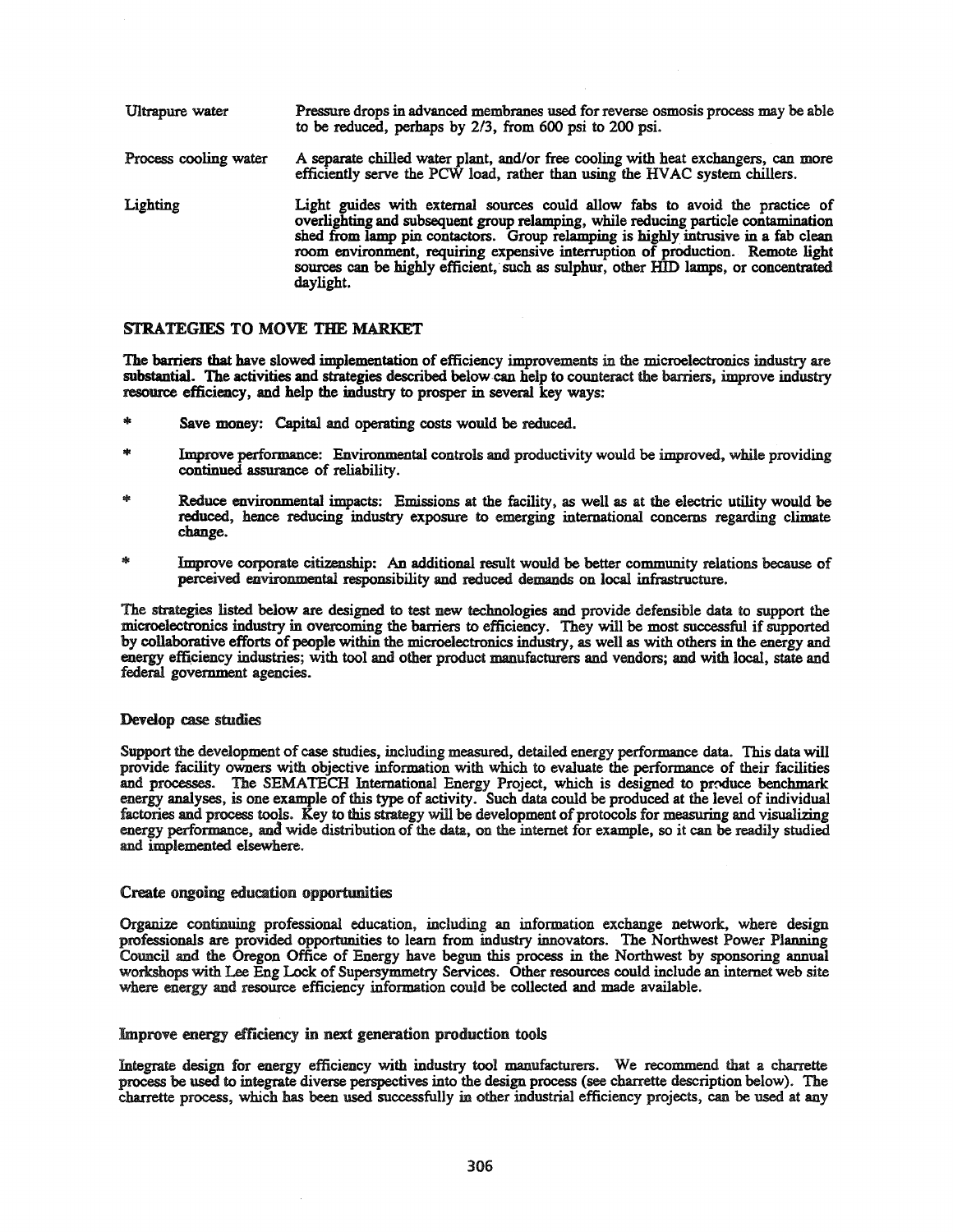scale, from entire factory systems to individual process tool designs. The new tools to be deployed for the 3QO-millimeter wafer transition are a potential candidate for this process. Redesigned tools could then be independently evaluated to determine their cost of ownership.

# Produce efficient design guidelines

Publish energy-efficiency oriented design guidelines. These could be developed collaboratively by parties with energy-efficiency expertise, organizations representing the microelectronics industry and other interested parties. Lawrence Berkeley National Laboratory and the California Institute for Energy Efficiency recently published a Design Guide for Energy-Efficient Research Laboratories. <sup>24</sup> This guide could serve as a useful platform on which to build a more comprehensive design guide for production clean rooms.

## Assess future technology

Track advanced research and development activities that are focused on alternative production regimes for tool systems, including enhanced mini-environments and self-contained cluster tools. Facilitate the integration of energy-efficiency aspects into designs for prototype and conceptual models. The Semiconductor Research Corporation and its university-based research centers, and SEMATECH, with support from energy efficiency design experts, could be venues for these activities.

## Provide industry roadmap assistance

Provide objective information from an energy-efficiency and environmental perspective to inform the industry's "National Technology Roadmap for Semiconductors". The Roadmap is the industry source for planning technical research and development activities. It is revised every three years and would provide an effective context to articulate goals related to reducing industry energy use, while improving economic performance and reliability.

## Support research and development projects

Support potentially high-impact research and development projects designed to improve energy efficiency in specific technical systems. Funding from organizations concerned with advancing energy efficiency (e.g. emerging electric utility consortia with interests in market transformation), participating industrial firms and industry associations, could be linked with appropriate technology transfer and commercialization commitments. Four examples illustrate this type of activity:

1. Silicon ingot furnaces: As discussed above, Siemens estimates that research and deveiopment investments can improve energy efficiency by more than 50 percent, reduce use of expensive argon gas by 90 percent and potentially double furnace productivity. These technical improvements are reported to be applicable to the entire global base of crystal growing furnaces.

2. Lighting: Light guides, an advanced lighting distribution technology, use a remote light source and distributes light through plastic tubes. This is a candidate to replace standard fluorescent lighting in clean rooms, and could save fab owners the expense and contamination problems in relamping clean rooms.

3. Dry cleaning tecbnologies: New microelectronics fabricating plants require on the order of a million gallons of water every day, a significant portion of which is used for cleaning. Dry clean technologies (cryogenic, laser or plasma) are being developed that promise better particle removal efficiencies, yet require far less water and reduce wafer processing time. The tradeoffs between energy and water use in dry clean technologies are worth investigating.

4. Low face velocity coil design: To what extent can LFV design influence clean room contamination control? A research plan to investigate this question should be carefully developed and implemented.

Use design charrettes to build collaboratives and enhance creativity.

Charrette is French for cart. It refers to the historical practice used by French architecture students to cart their semester projects to the design review. Working in teams, these students were intensely involved in the creative process, constantly working with each other to refine their designs. This process was at its most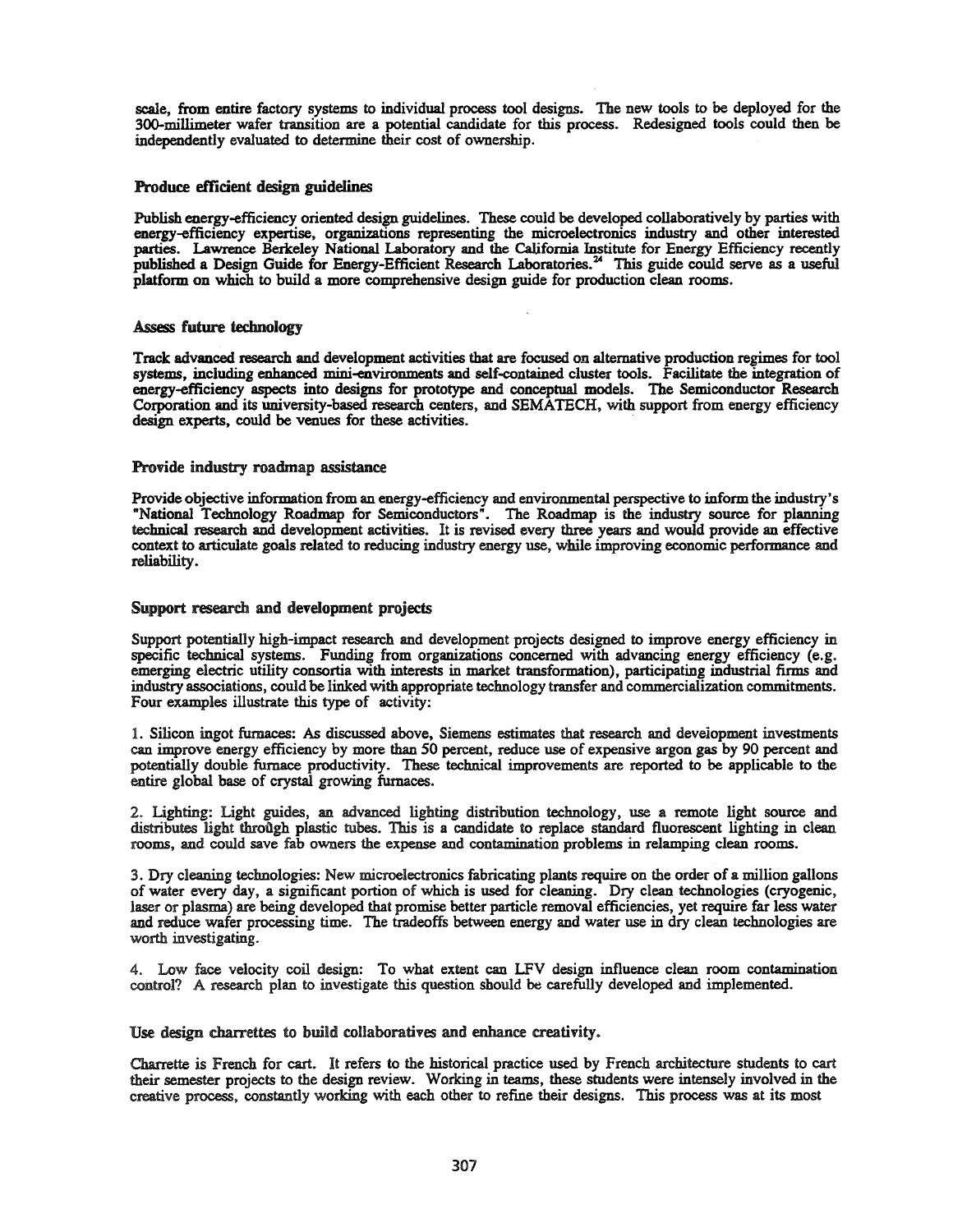intense as the teams were carting their designs to their professors. Hence, the term charrette has come to mean a short, intensive, team-work oriented design process.

Today, charrettes are intensive workshops that bring together a multidisciplinary team in a creative design process that may span several days. This team performs a detailed, systems-oriented analysis of existing and proposed designs, and recommends design changes and improvements. Follow up after the charrette phase is critical; generating ideas is only the first stage. It is also important to evaluate cost savings, reliability and economics; select the best package of options; work with designers to integrate the best options into the design; and complete the feedback process with user and post-occupancy evaluations.

Participants would span such disciplines as energy efficiency design; maintenance; manufacturing; facilities design; marketing; finance; environment, safety and health. If focused on a fab, the team should include the company's architect and consulting engineering firm, including mechanical, electrical and structural specialties, as well as specialists in resource-efficient design. The charrette team would analyze all energy using systems in the plant and see where efficiencies can be realized.

Design charrettes to address green fabs and green tools could be effective in breaking through many of the technical and market barriers to improved energy efficiency in this industry. Examples where such a process could be effectively employed in the microelectronics industry include:

- '" <sup>A</sup> company with <sup>a</sup> fab that has been planned, but delayed due to market conditions,
- A company with a phased-construction plan for multiple fabs over a long time period,
- A company that wants to make environmental management a part of its corporate citizenship and market positioning,
- An engineering firm with an interest in improving the efficiency of its standard fab design,
- Process tool manufacturers planning the next generation of tools, as in the 300-millimeter wafer transition,
- Companies wanting to make improvements to mechanical and electrical systems in existing facilities.

For design charrettes to be successful, participants will need to:

- Provide the right mix of staff, consultants and process facilitators,
- Allow time to innovate outside of production schedule time pressures, and
- 家 Follow through, measure results and incorporate findings in the next plant or tool design.

As semiconductor manufacturers acquire experience with more efficient designs and processes, there is a high probability that the new approaches will become standard practice. After each engineering finn has thought through the design issues, developed an effective green fab plant design, and built and evaluated it for a customer, it is likely that these engineering companies will use this experience in their marketing and business positioning. In short, die design market will be transformed to a new level of resource efficiency. Similar results are expected in the production tool market.

### CONCLUSION

Growth in the semiconductor industry is occurring on an exponential scale that will soon place it among the top employers worldwide. Over the next few years, approximately \$169 billion is planned to be invested in new microchip facilities. If current trends continue, this growth will place significant demands on electricity and water resources in the communities into which it expands.

Preliminary investigations of efficiency opportunities in the industry indicate that significant energy efficiency improvements are possible through adoption of best practices and integrated design strategies. Unfortunately, the pressures on the industry to grow and meet enormous technological challenges have created substantial barriers to adoption of these efficiency opportunities. A variety of creative strategies may be implemented to overcome these barriers. These strategies include some traditional efforts such as design assistance, education on best practices, case study development, and benchmarking.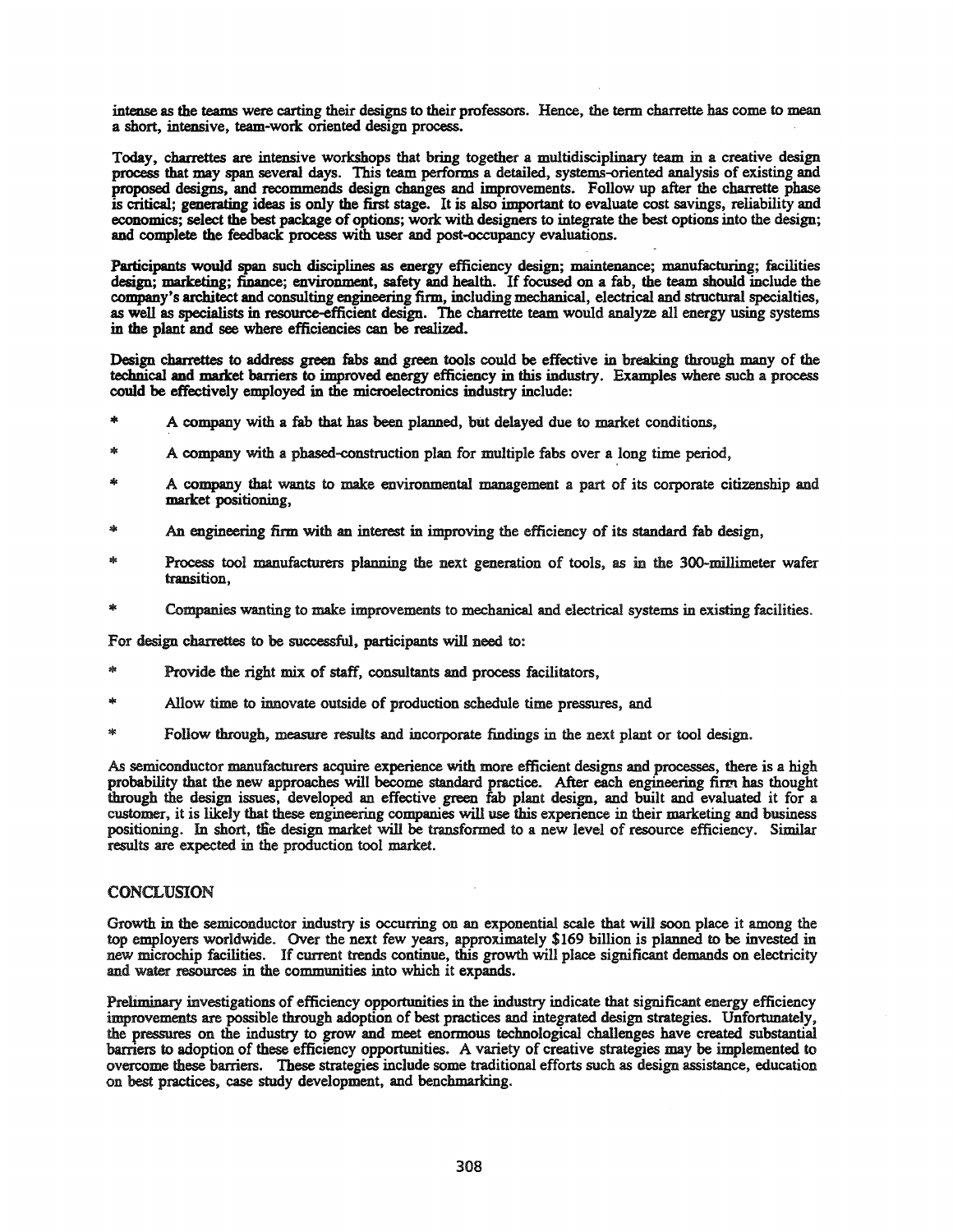Large benefits will be derived from new ways to get cross-discipline design integration and the involvement of non-industry efficiency experts that can bring fresh ideas and best practices to the design process. One application of this approach would be to initiate a collaborative design charette process for microelectronics fabrication facilities and production tools. Ifsuccessful, the charette process could provide a mechanism to fully integrate the best of the industry practices, producing deep improvements in energy efficiency, as well as reduced capital cost and enhanced productivity.

### ACKNOWLEDGEMENTS

The authors wish to thank and acknowledge the contributions to this work made by Karl Vischer, Bonneville Power Administration, Mark Kendall, Oregon Office of Energy, Carlotta Collette, Northwest Power Planning Council, Fred Gordon, Pacific Energy Associates, Lee Eng Lock, Supersymmetry Services, Phyllis Pei, SEMATECH, Joe Chaisson, Conservation Law Foundation, and scores of semiconductor and photovoltaic industry experts who have informed our work on these issues.

## REFERENCES

- 1. Robertson, Chris, Jay Stein, Jeff Harris, Mark Cherniack, Karl Vischer, Carlotta Collette, Mark Kendall, "Opportunities for Efficiency in the Northwest Microelectronics Industry," Northwest Power Planning Council: Portland, OR, June 1997.
- 2. Semiconductor Industry Association, "National Technology Roadmap for Semiconductors," San Jose, CA,1994.
- 3. SEMATECH Official Dictionary, Revision 5.0, SEMATECH, Austin, TX.
- 4. "Repealing Moore's Law," OEM Magazine, page 82, December 1996.
- 5. "Fabs Announced in 1995 and the First Half of 1996," VLSI Research, Inc., 1996.
- 6. "Worldwide Fab Database," Dataquest, April, 1996.
- 7. Ibid.
- 8. "1996 Facility Operating Cost Survey," SEMATECH, Austin, TX.
- 9. VLSI Research, Inc., op.cit.
- 10. U.S. Department of Commerce "Census of Manufacturers," Washington, D.C., 1994.
- 11. Robertson, op cit.
- 12. Personal communication with Planergy engineering team, SEMATECH International Energy Project Technical Advisory Board meeting, February, 1997, Austin, TX.
- 13. "Microelectronics Facility Efficiency Workshop: Meeting Report and Appendices," Northwest Power Planning Council, December, 1995.
- 14. Ibid.
- 15. Semiconductor Industry Association, op. cit.
- 16. United Nations Environment Program, "UNEP Insurance Initiative Position Paper on Climate Change," Geneva 9th July, 1996. .
- 17. Grnedel, T.E., and B.R. AIlenby, Industrial Ecology. Prentice Hall: Englewood Cliffs, *NI, 1995.*